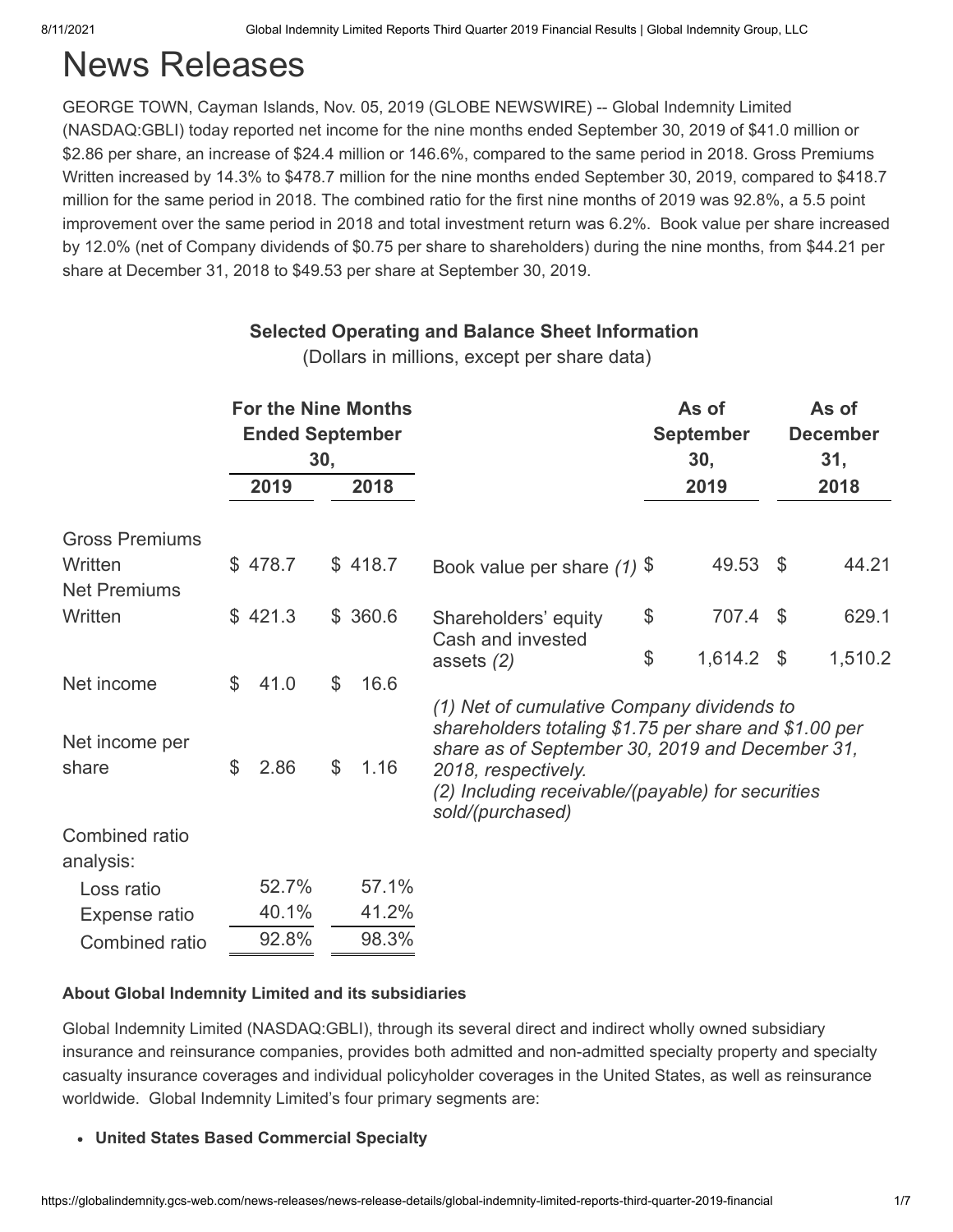- **United States Based Specialty Property**
- **United States Based Farm, Ranch, & Stable**
- **Bermuda Based Reinsurance**

*The Company's Commercial Specialty segment was formerly known as Commercial Lines. During the 1st quarter of 2019, the Company re-evaluated its Personal Lines segment and determined that Personal Lines should be bifurcated into two reportable segments: Specialty Property and Farm, Ranch, & Stable.*

For more information, visit the Global Indemnity Limited's website at http://www.globalindemnity.ky (https://www.globenewswire.com/Tracker? [data=vHqiho06gOQKUeGpdsooqi8ng8fxTrfk0Vaveht\\_YuRZgp7VUGJeFEdU\\_z36QLcudYn9lrmr\\_uHVas03XC8P3](https://www.globenewswire.com/Tracker?data=vHqiho06gOQKUeGpdsooqi8ng8fxTrfk0Vaveht_YuRZgp7VUGJeFEdU_z36QLcudYn9lrmr_uHVas03XC8P30GA_ko_-IkdiqFuCwMNojg=) 0GA\_ko\_-IkdiqFuCwMNojg=).

#### *Forward-Looking Information*

*The forward-looking statements contained in this press release [1] do not address a number of risks and uncertainties. Investors are cautioned that Global Indemnity's actual results may be materially different from the estimates expressed in, or implied, or projected by, the forward looking statements. These statements are based on estimates and information available to us at the time of this press release. All forward-looking statements in this press release are based on information available to Global Indemnity as of the date hereof. Please see Global Indemnity's filings with the Securities and Exchange Commission for a discussion of risks and uncertainties which could impact the company and for a more detailed explication regarding forward-looking statements. Global Indemnity does not assume any obligation to update the forward-looking statements provided to reflect events that occur or circumstances that exist after the date on which they were made.* 

*[1] Disseminated pursuant to the "safe harbor" provisions of Section 21E of the Security Exchange Act of 1934.*

#### **Global Indemnity Limited's Combined Ratio for the Nine Months Ended September 30, 2019 and 2018**

For the nine months ended September 30, 2019, the Company recorded a combined ratio of 92.8% (Loss Ratio 52.7% and Expense Ratio 40.1%) compared to 98.3% (Loss Ratio 57.1% and Expense Ratio 41.2%) for the nine months ended September 30, 2018.

- The current accident year property loss ratio improved by 7.5 points to 59.5% in 2019 from 67.0% in 2018 primarily due to lower claims frequency and severity in the U.S. Insurance Operations.
- The current accident year casualty loss ratio improved by 3.8 points to 56.9% in 2019 compared to 60.7% in 2018 primarily due to lower claims frequency and severity in the U.S. Insurance Operations.

Calendar year results for the nine months ended September 30, 2019 include \$23.0 million in favorable loss development mainly from the U.S. Insurance Operations.

**Global Indemnity Limited's Gross and Net Premiums Written Results by Segment for the Nine Months Ended September 30, 2019 and 2018**

| Nine Months Ended September 30, |                               |        |                             |      |               |  |  |  |  |
|---------------------------------|-------------------------------|--------|-----------------------------|------|---------------|--|--|--|--|
|                                 | <b>Gross Premiums Written</b> |        | <b>Net Premiums Written</b> |      |               |  |  |  |  |
|                                 |                               | %      |                             |      | $\frac{0}{2}$ |  |  |  |  |
| 2019                            | 2018                          | Change | 2019                        | 2018 | Change        |  |  |  |  |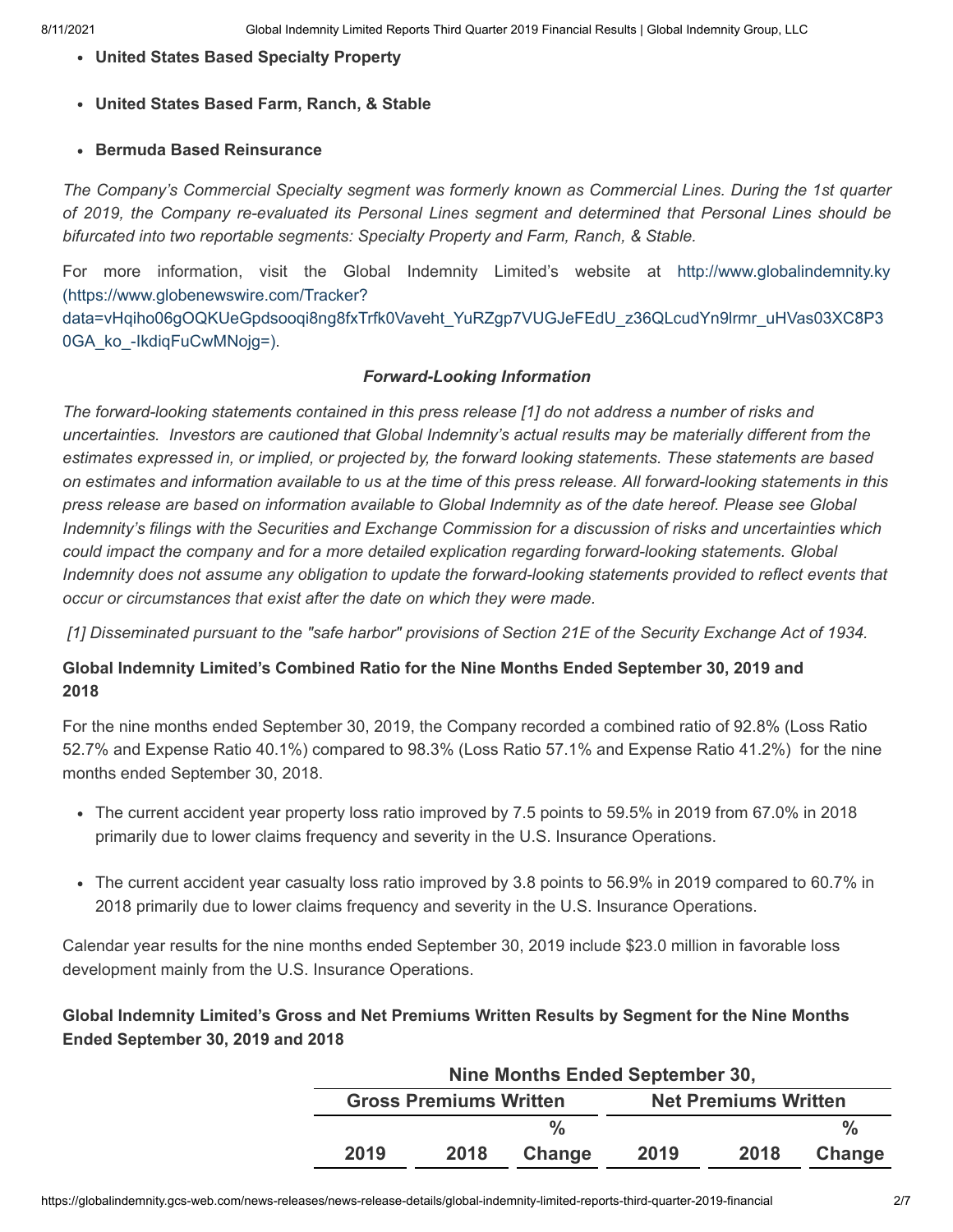| 8/11/2021                   | Global Indemnity Limited Reports Third Quarter 2019 Financial Results   Global Indemnity Group, LLC |         |           |               |            |         |          |
|-----------------------------|-----------------------------------------------------------------------------------------------------|---------|-----------|---------------|------------|---------|----------|
| <b>Commercial Specialty</b> | \$214,467                                                                                           | 186,923 | 14.7%     | $\mathcal{L}$ | 185,202 \$ | 165,817 | $11.7\%$ |
| <b>Specialty Property</b>   | 128.771                                                                                             | 132,286 | $(2.7\%)$ |               | 110,668    | 101,542 | $9.0\%$  |
| Farm, Ranch, & Stable       | 65,872                                                                                              | 59.496  | 10.7%     |               | 55,861     | 53,239  | 4.9%     |
| Reinsurance                 | 69.589                                                                                              | 39.965  | 74.1%     |               | 69,590     | 39,959  | 74.2%    |
| <b>Total</b>                | 478,699 \$                                                                                          | 418,670 | 14.3%     | \$            | 421,321 \$ | 360,557 | 16.9%    |

**Commercial Specialty Operations:** Gross premiums written and net premiums written increased 14.7% and 11.7%, respectively, for the nine months ended September 30, 2019 as compared to the same period in 2018. This increase is primarily driven by new programs and increases in excess & surplus lines submissions.

**Specialty Property Operations:** Gross premiums written decreased by 2.7% and net premiums written increased by 9.0% for the nine months ended September 30, 2019 as compared to the same period in 2018. The decrease in gross premiums written was primarily due to a continued reduction of catastrophe exposed business. As a result of reducing its catastrophe exposure, Specialty Property ceded less premiums to reinsurers, which contributed to the growth in net premiums written.

**Farm, Ranch, & Stable Operations:** Gross premiums written increased by 10.7% and net premiums written increased by 4.9% for the nine months ended September 30, 2019 as compared to the same period in 2018. The increase in gross and net premiums written was primarily due to an increase in pricing as well as new agent appointments.

**Reinsurance Operations:** Gross premiums written and net premiums written increased 74.1% and 74.2%, respectively, for the nine months ended September 30, 2019, as compared to the same period in 2018, mainly due to entering a new casualty treaty during 2019 and rate increases within the property catastrophe line of business.

Note: Tables Follow

#### **GLOBAL INDEMNITY LIMITED CONSOLIDATED STATEMENTS OF OPERATIONS**

(Unaudited) (Dollars and shares in thousands, except per share data)

|                                             | <b>For the Three</b>   |         |                                                      |         |  |  |
|---------------------------------------------|------------------------|---------|------------------------------------------------------|---------|--|--|
|                                             | <b>Months</b>          |         | <b>For the Nine Months</b><br><b>Ended September</b> |         |  |  |
|                                             | <b>Ended September</b> |         |                                                      |         |  |  |
|                                             | 30,                    |         | 30,                                                  |         |  |  |
|                                             | 2019                   | 2018    | 2019                                                 | 2018    |  |  |
| Gross premiums written                      |                        |         | \$157,177 \$135,606 \$478,699 \$418,670              |         |  |  |
| Net premiums written                        |                        |         | \$138,836 \$116,233 \$421,321 \$360,557              |         |  |  |
|                                             |                        |         |                                                      |         |  |  |
| Net premiums earned                         |                        |         | \$133,312 \$120,528 \$383,602 \$342,447              |         |  |  |
| Net investment income                       | 11,348                 | 11,750  | 32,393                                               | 34,108  |  |  |
| Net realized investment gains (losses)      | (2,690)                | 5,319   | 11,290                                               | 7,833   |  |  |
| Other income                                | 264                    | 411     | 1,274                                                | 1,289   |  |  |
| <b>Total revenues</b>                       | 142,234                | 138,008 | 428,559                                              | 385,677 |  |  |
| Net losses and loss adjustment expenses (1) | 73,583                 | 80,493  | 201,979                                              | 195,426 |  |  |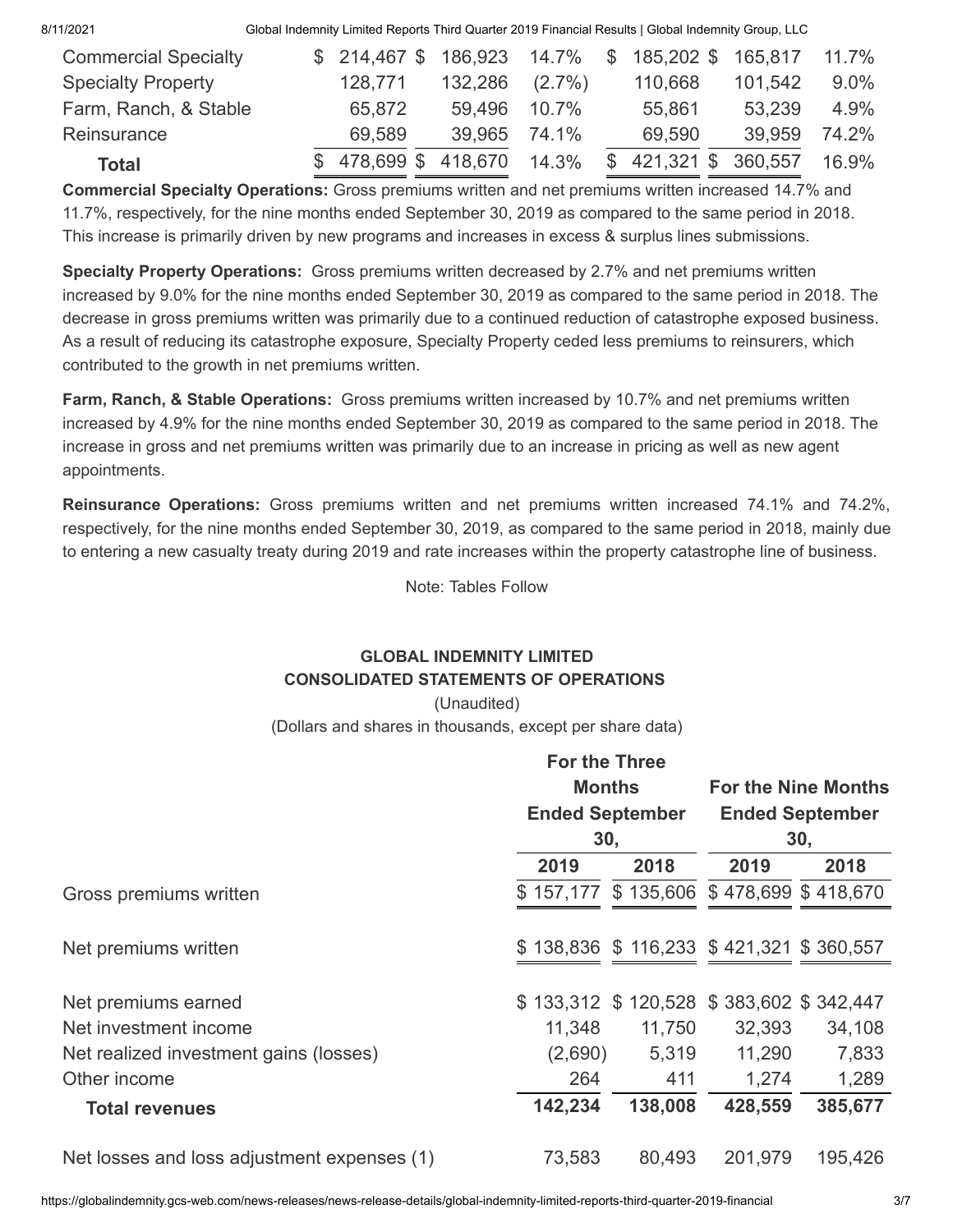8/11/2021 Global Indemnity Limited Reports Third Quarter 2019 Financial Results | Global Indemnity Group, LLC

| Acquisition costs and other underwriting expenses | 53,366          |              | 48,680    |                           | 153,643   | 141,196 |
|---------------------------------------------------|-----------------|--------------|-----------|---------------------------|-----------|---------|
| Corporate and other operating expenses            | 3,858           |              | 3,475     |                           | 11,702    | 23,653  |
| Interest expense                                  | 5,023           |              | 4,924     |                           | 15,088    | 14,725  |
| Income before income taxes                        | 6,404           |              | 436       |                           | 46,147    | 10,677  |
| Income tax expense (benefit)                      | (317)           |              | (3,292)   |                           | 5,163     | (5,944) |
| <b>Net income</b>                                 | 6,721           | $\mathbf{s}$ | 3,728     | $\boldsymbol{\mathsf{s}}$ | 40,984 \$ | 16,621  |
| Weighted average shares outstanding-basic         | 14,203          |              | 14,100    |                           | 14,182    | 14,083  |
| Weighted average shares outstanding-diluted       | 14,328          |              | 14,347    |                           | 14,329    | 14,321  |
| Net income per share - basic                      | \$<br>0.47      | \$           | $0.26$ \$ |                           | $2.89$ \$ | 1.18    |
| Net income per share - diluted                    | \$<br>0.47      | \$           | $0.26$ \$ |                           | $2.86$ \$ | 1.16    |
| Cash dividends declared per share                 | \$<br>$0.25$ \$ |              | $0.25$ \$ |                           | $0.75$ \$ | 0.75    |
| <b>Combined ratio analysis: (2)</b>               |                 |              |           |                           |           |         |
| Loss ratio                                        | 55.2            |              | 66.8      |                           | 52.7      | 57.1    |
| Expense ratio                                     | 40.0            |              | 40.4      |                           | 40.1      | 41.2    |
| Combined ratio                                    | 95.2            |              | 107.2     |                           | 92.8      | 98.3    |

(1) *Includes loss reductions related to prior years of \$7.0 million and \$12.0 million for the three months ended September 30, 2019 and 2018, respectively and \$23.0 million and \$27.5 million for the nine months ended September 30, 2019 and 2018, respectively.*

*(2) The loss ratio, expense ratio and combined ratio are GAAP financial measures that are generally viewed in the insurance industry as indicators of underwriting profitability. The loss ratio is the ratio of net losses and loss adjustment expenses to net premiums earned. The expense ratio is the ratio of acquisition costs and other underwriting expenses to net premiums earned. The combined ratio is the sum of the loss and expense ratios.*

## **GLOBAL INDEMNITY LIMITED CONSOLIDATED BALANCE SHEETS**

(Dollars in thousands)

| <b>ASSETS</b>                                               | (Unaudited)<br>September 30,<br>2019 | December 31,<br>2018 |  |  |
|-------------------------------------------------------------|--------------------------------------|----------------------|--|--|
| <b>Fixed Maturities:</b>                                    |                                      |                      |  |  |
| Available for sale securities, at fair value                |                                      |                      |  |  |
| (amortized cost: 2019 - \$1,203,984 and 2018 - \$1,257,830) | \$<br>1,234,435 \$                   | 1,235,155            |  |  |
| Equity securities, at fair value                            | 262,367                              | 124,747              |  |  |
| Other invested assets                                       | 40,052                               | 50,753               |  |  |
| <b>Total investments</b>                                    | 1,536,854                            | 1,410,655            |  |  |
|                                                             |                                      |                      |  |  |
| Cash and cash equivalents                                   | 78,181                               | 99,497               |  |  |

https://globalindemnity.gcs-web.com/news-releases/news-release-details/global-indemnity-limited-reports-third-quarter-2019-financial 4/7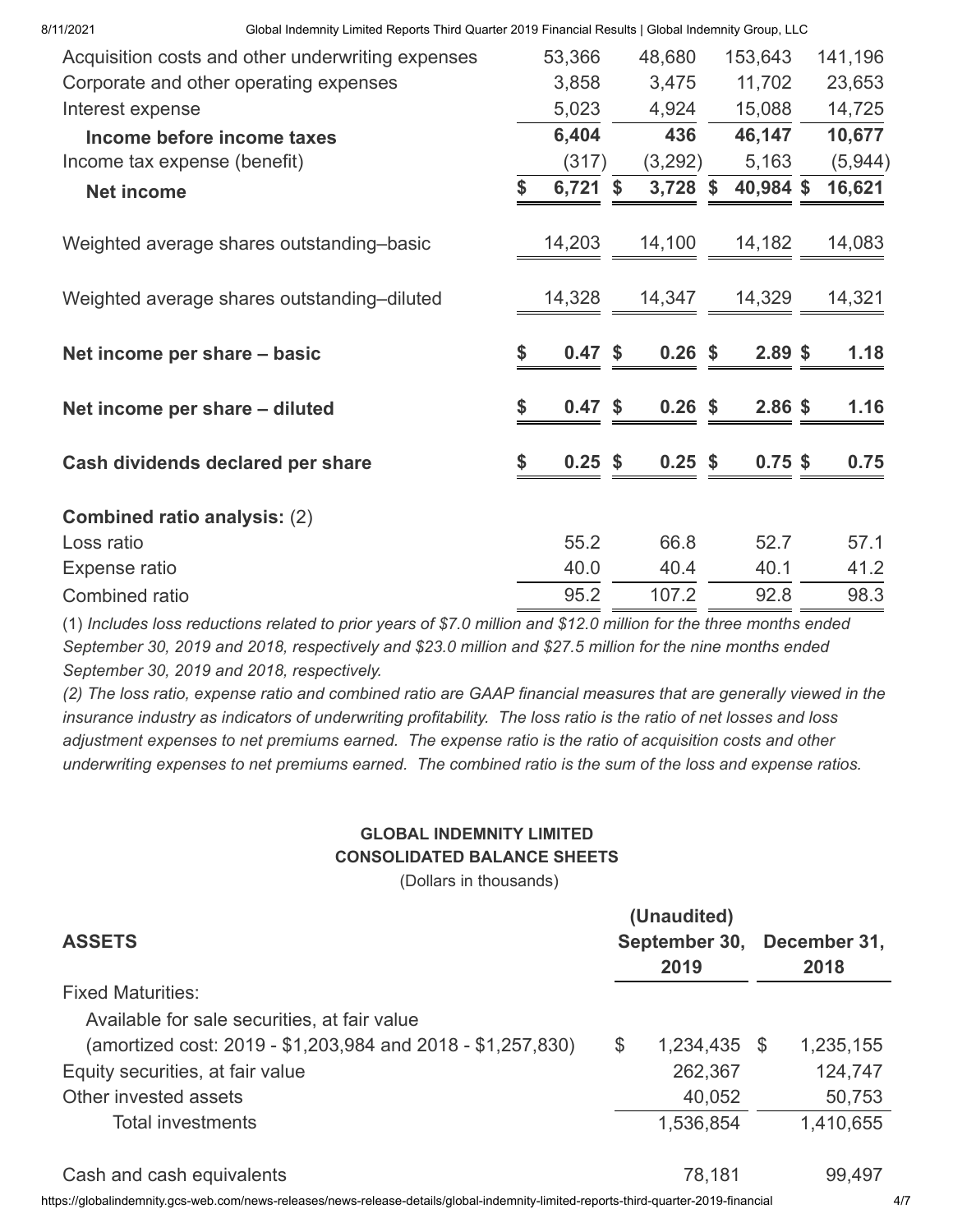| 8/11/2021                | Global Indemnity Limited Reports Third Quarter 2019 Financial Results   Global Indemnity Group, LLC |                    |               |
|--------------------------|-----------------------------------------------------------------------------------------------------|--------------------|---------------|
|                          | Premiums receivable, net                                                                            | 112,992            | 87,679        |
|                          | Reinsurance receivables, net                                                                        | 83,012             | 114,418       |
|                          | Funds held by ceding insurers                                                                       | 48,751             | 49,206        |
|                          | Federal income taxes receivable                                                                     | 11,136             | 10,866        |
|                          | Receivable for securities sold                                                                      |                    | 15            |
|                          | Deferred federal income taxes                                                                       | 36,479             | 48,589        |
|                          | Deferred acquisition costs                                                                          | 70,861             | 61,676        |
| Intangible assets        |                                                                                                     | 21,623             | 22,020        |
| Goodwill                 |                                                                                                     | 6,521              | 6,521         |
|                          | Prepaid reinsurance premiums                                                                        | 17,763             | 20,594        |
| Other assets             |                                                                                                     | 59,983             | 28,530        |
| <b>Total assets</b>      |                                                                                                     | \$<br>2,084,156 \$ | 1,960,266     |
|                          | <b>LIABILITIES AND SHAREHOLDERS' EQUITY</b>                                                         |                    |               |
| <b>Liabilities:</b>      |                                                                                                     |                    |               |
|                          | Unpaid losses and loss adjustment expenses                                                          | \$<br>633,287      | \$<br>680,031 |
| <b>Unearned premiums</b> |                                                                                                     | 316,797            | 281,912       |
| Ceded balances payable   |                                                                                                     | 36,431             | 14,994        |
|                          | Payables for securities purchased                                                                   | 848                |               |
| Contingent commissions   |                                                                                                     | 10,035             | 10,636        |
| Debt                     |                                                                                                     | 297,324            | 288,565       |
| <b>Other liabilities</b> |                                                                                                     | 82,050             | 55,069        |
| <b>Total liabilities</b> |                                                                                                     | 1,376,772          | 1,331,207     |
|                          |                                                                                                     |                    |               |

### **Shareholders' equity:**

| Ordinary shares, \$0.0001 par value, 900,000,000 ordinary shares<br>authorized; A ordinary shares issued: 10, 258, 795 and<br>10,171,954, |         |           |
|-------------------------------------------------------------------------------------------------------------------------------------------|---------|-----------|
| respectively; A ordinary shares outstanding: 10,148,346 and                                                                               |         |           |
| 10,095,312, respectively; B ordinary shares issued and<br>outstanding:                                                                    |         |           |
| 4,133,366 and 4,133,366, respectively                                                                                                     | 2       | 2         |
| Additional paid-in capital (1)                                                                                                            | 440,695 | 438,182   |
| Accumulated other comprehensive income (loss), net of taxes                                                                               | 25,314  | (21, 231) |
| Retained earnings (1)                                                                                                                     | 245,346 | 215,132   |
| A ordinary shares in treasury, at cost: 110,449 and 76,642                                                                                |         |           |
| shares, respectively                                                                                                                      | (3,973) | (3,026)   |
| Total shareholders' equity                                                                                                                | 707,384 | 629,059   |
|                                                                                                                                           |         |           |

Total liabilities and shareholders' equity  $$ 2,084,156 $ 1,960,266$ *(1) Since the Company's initial public offering in 2003, the Company repurchased 20.2 million shares for a total of \$488 million. These share repurchases are reflected by a \$488 million reduction of the Company's additional paidin capital and retained earnings as of September 30, 2019 and December 31, 2018. Retained earnings are also net of \$25 million and \$14 million of cumulative historic Company dividends to shareholders as of September 30, 2019 and December 31, 2018, respectively.*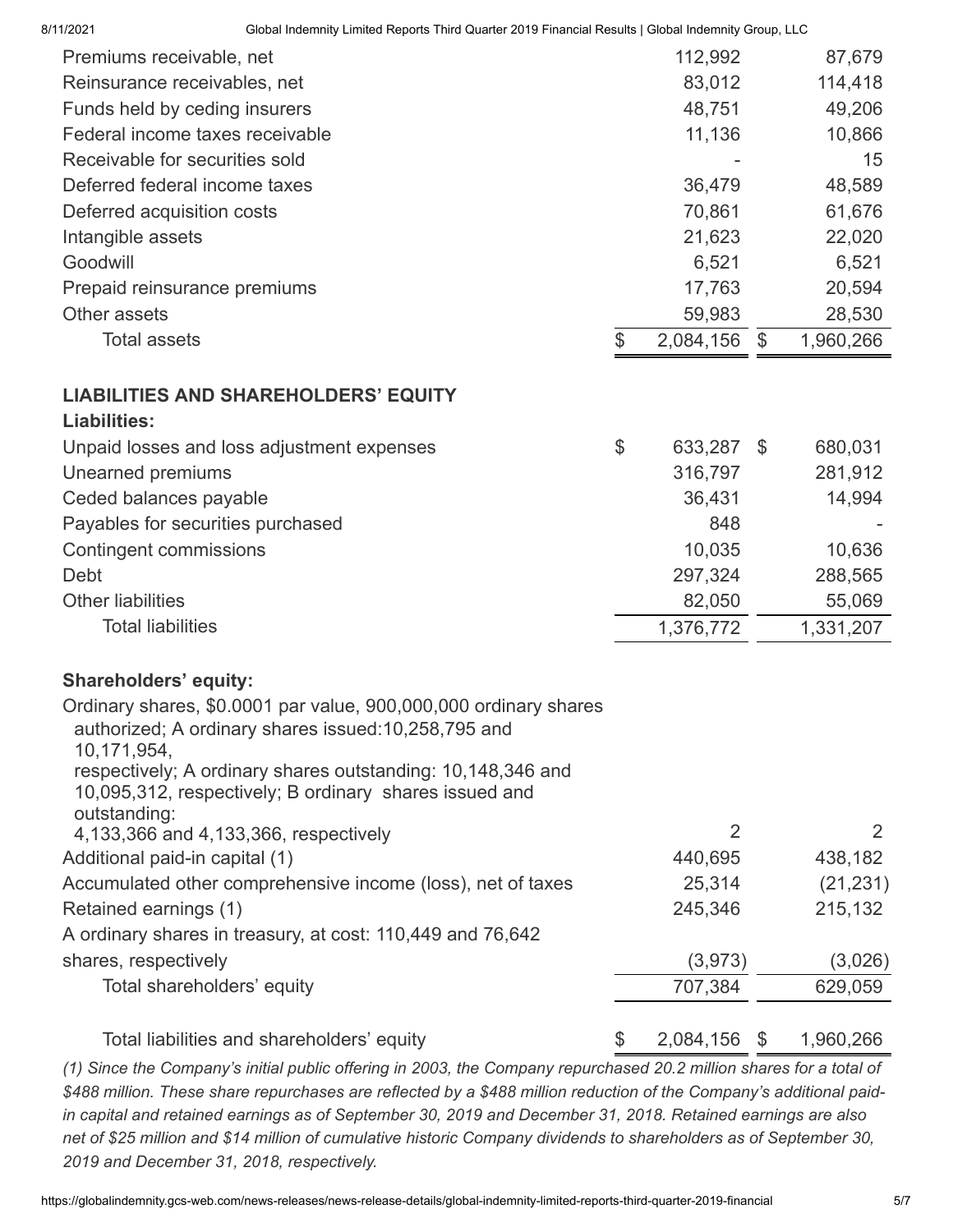#### **GLOBAL INDEMNITY LIMITED SELECTED INVESTMENT DATA**

(Dollars in millions)

|                                           | <b>Market Value as of</b>          |              |  |         |  |  |  |
|-------------------------------------------|------------------------------------|--------------|--|---------|--|--|--|
|                                           | (Unaudited)                        |              |  |         |  |  |  |
|                                           | September 30, December 31,<br>2019 |              |  |         |  |  |  |
|                                           |                                    |              |  | 2018    |  |  |  |
| <b>Fixed maturities</b>                   | \$                                 | $1,234.4$ \$ |  | 1,235.2 |  |  |  |
| Cash and cash equivalents                 |                                    | 78.2         |  | 99.5    |  |  |  |
| Total bonds and cash and cash equivalents |                                    | 1,312.6      |  | 1,334.7 |  |  |  |
| Equities and other invested assets        |                                    | 302.4        |  | 175.5   |  |  |  |
| Total cash and invested assets, gross     |                                    | 1,615.0      |  | 1,510.2 |  |  |  |
| Payable for securities purchased          |                                    | (0.8)        |  |         |  |  |  |
| Total cash and invested assets, net       | \$                                 | 1,614.2      |  | 1,510.2 |  |  |  |

|                                                                       | <b>Total Investment Return (1)</b>       |             |      |           |                                         |           |               |           |  |  |  |
|-----------------------------------------------------------------------|------------------------------------------|-------------|------|-----------|-----------------------------------------|-----------|---------------|-----------|--|--|--|
|                                                                       | For the Three Months For the Nine Months |             |      |           | Ended September 30, Ended September 30, |           |               |           |  |  |  |
|                                                                       |                                          | (unaudited) |      |           | (unaudited)                             |           |               |           |  |  |  |
|                                                                       | 2019                                     |             | 2018 |           | 2019                                    |           |               | 2018      |  |  |  |
| Net investment income                                                 | \$                                       | 11.3        | \$   | 11.8      | \$                                      | 32.4      | $\mathcal{L}$ | 34.1      |  |  |  |
| Net realized investment gains (losses)                                |                                          | (2.7)       |      | 5.3       |                                         | 11.3      |               | 7.8       |  |  |  |
| Net unrealized investment gains                                       |                                          | 10.0        |      | (1.6)     |                                         | 53.4      |               | (25.8)    |  |  |  |
| Net realized and unrealized investment gains                          |                                          | 7.3         |      | 3.7       |                                         | 64.7      |               | (18.0)    |  |  |  |
| Total net investment income and gains                                 |                                          | 18.6        | \$   | 15.5      | \$.                                     | 97.1      | \$            | 16.1      |  |  |  |
| Average total cash and invested assets                                |                                          | \$1,585.2   |      | \$1,542.0 |                                         | \$1,562.2 |               | \$1,533.8 |  |  |  |
| Total investment return %<br>(d) American to this toble sure shown an |                                          | 1.2%        |      | 1.0%      |                                         | 6.2%      |               | 1.1%      |  |  |  |

*(1) Amounts in this table are shown on a pre-tax basis.*

# **Contact: Media** Stephen W. Ries Senior Corporate Counsel (610) 668-3270 [sries@global-indemnity.com \(mailto:sries@global-indemnity.com\)](mailto:sries@global-indemnity.com)